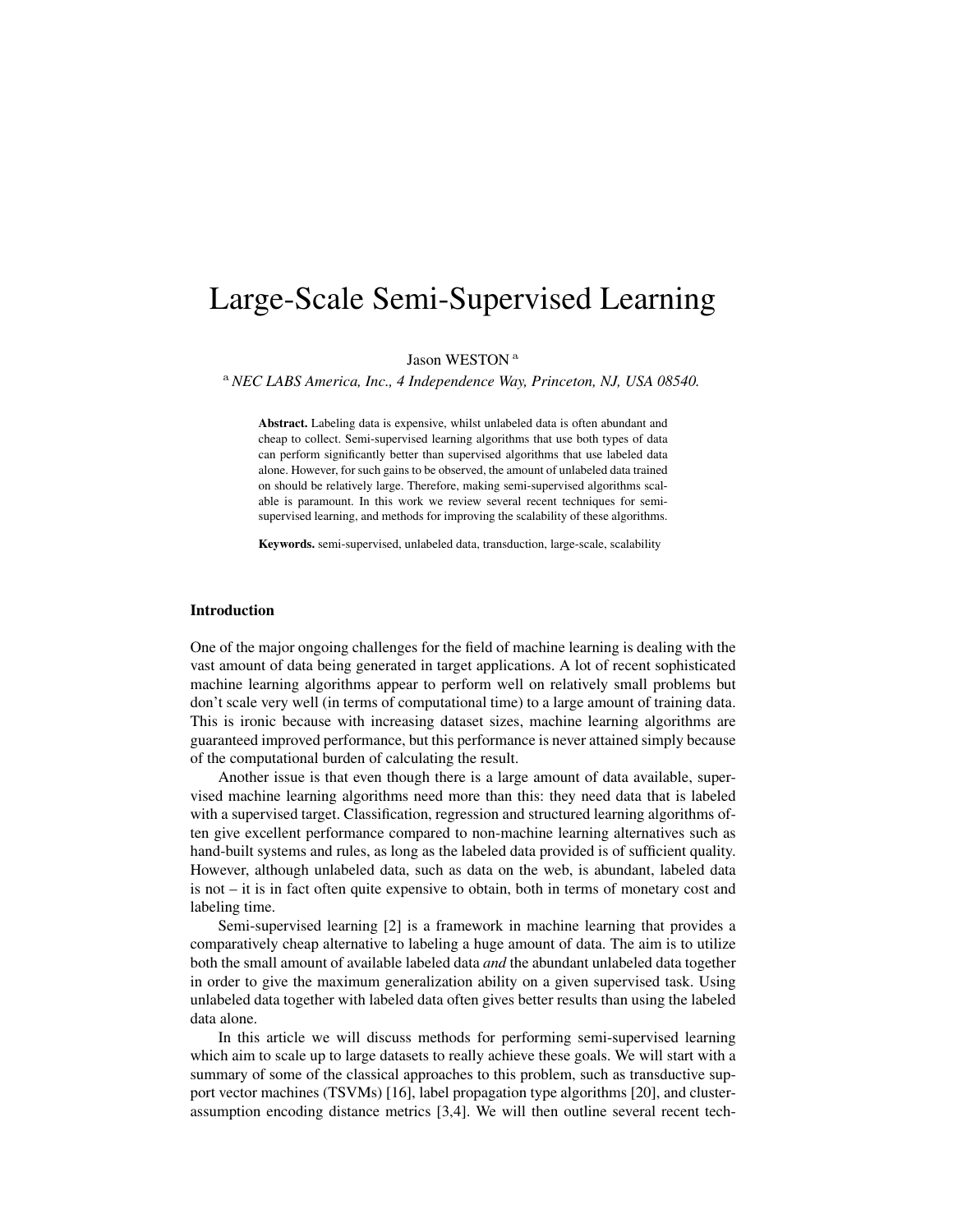niques for improving the scalability of these algorithms, focusing in particular on fast to compute distance metrics [17] for kernel methods and a fast optimization algorithm for TSVMs [5].

## 1. Semi-Supervised Learning

#### *1.1. Supervised, Unsupervised and Semi-Supervised Learning*

We will study the standard setting for machine learning algorithms where one is given a (possibly labeled) training set of  $m$  examples. If one is given data that is unlabeled:

$$
(x_1^*), \ldots, (x_U^*), \tag{1}
$$

then we are studying an *unsupervised* learning problem. Typical algorithms for making use of such data include estimating the density  $p(x)$ , clustering, outlier detection and dimensionality reduction – each paradigm having different aims with respect to what they want to discover from the data. The examples  $x_i$  could be any type of objects but are typically vectors in a  $d$  dimensional space, allowing such algorithms to make use of many mathematical techniques.

Sometimes, we have more information about the data. If a teaching signal is somehow provided that has *labeled* the data we now have data that are L pairs of examples:

$$
(x_1, y_1), \ldots, (x_L, y_L). \tag{2}
$$

This is called the *supervised learning problem* and includes classification, regression and structured output learning, amongst others, depending on the kinds of labels provided.

We note that in supervised learning, there are two main families of methods: generative models and discriminative models. In a generative model one is interested in estimating the joint probability distribution:

$$
p(x, y) = p(x|y)p(y)
$$
\n(3)

so that one can make predictions

$$
p(y|x) = \frac{p(x|y)p(y)}{\int_y p(x|y)p(y)dy}.\tag{4}
$$

In a discriminative model one only estimates the probability of label assignment given an example:

$$
p(y|x) \tag{5}
$$

or (in two-class classification) whether

$$
p(y|x) > 0.5,\tag{6}
$$

i.e. one is only interested in which class an example belongs to. In this article we will mostly focus on classification tasks using discriminative models.

However, one problem is that often a teaching signal is expensive or difficult to obtain. This is because human labeling of data can cost both time and money. The label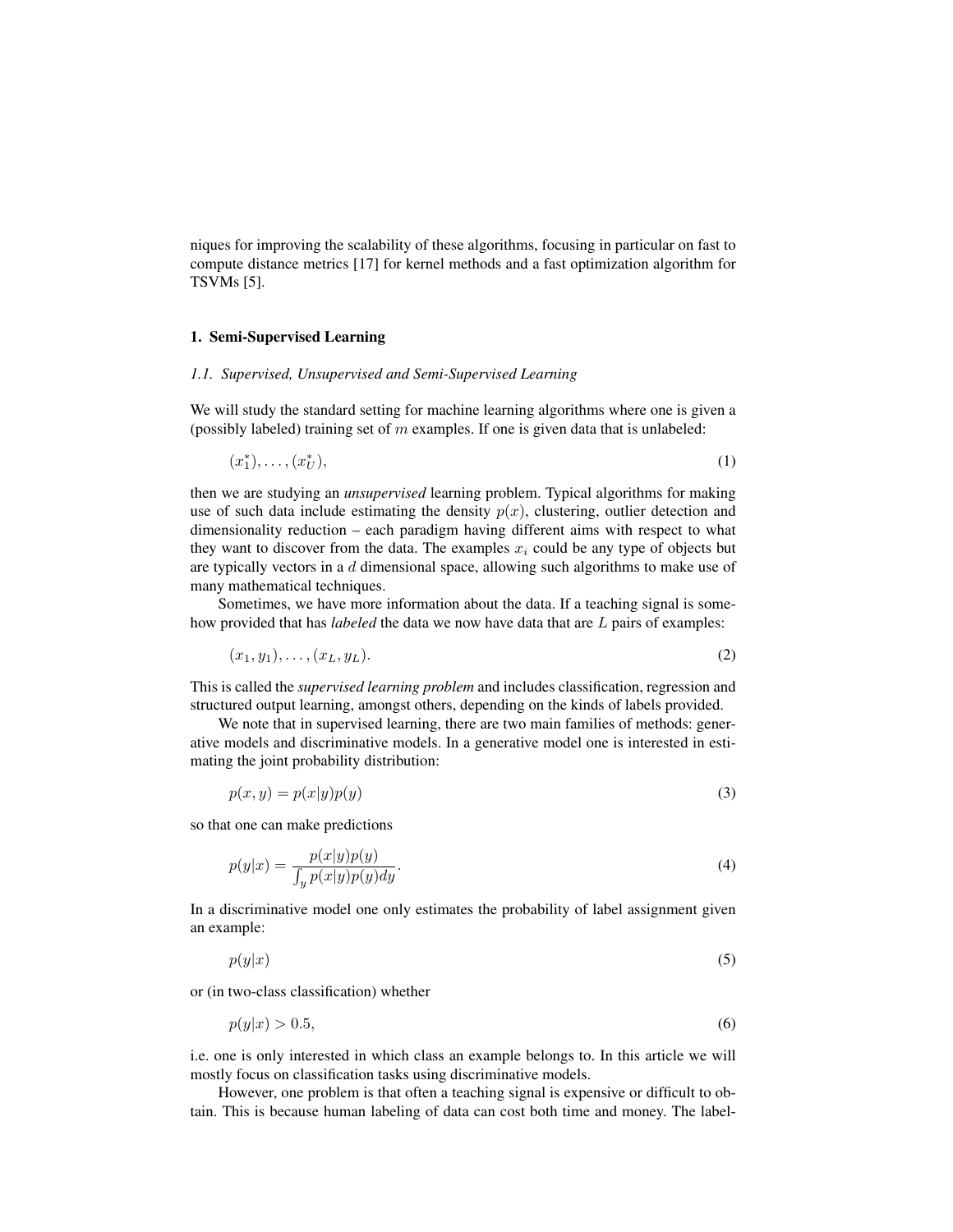ing may require an expert depending on the problem and the difficulty of the labeling task. For example in bioinformatics labels can be difficult to obtain, e.g. the function of a protein can only be obtained through successful wet-lab experiments. In such cases, to supplement the (small amount of) labeled data (2) one may have access cheaply to a large unlabeled set of data (1). This setting is called the *semi-supervised learning* setting. The hypothesis is that using both sets of data together can help improve generalization on the learning task of interest.

## *1.2. Semi-Supervised Learning Paradigms*

Naively, given the definition above, one could see semi-supervised learning as a way of mixing unsupervised learning and supervised learning together. So for example one could perform density estimation or clustering on the unlabeled data and classification on the labeled data, somehow combining these predictions into a shared model. Indeed, such combinations are possible, and several variants already exist. In the following paragraphs we describe three particular paradigms for semi-supervised learning that fall under this description.

*Supervised setting* The typical setting for measuring the success of semi-supervised learning is to treat it as a supervised learning problem where one has additional unlabeled data that could potentially be of benefit. One first trains a model to predict labels given the labeled training set and unlabeled data, and then measures the error rate on a separate labeled test set. However, other interpretations of semi-supervised learning are possible.

*Unsupervised setting* One can also be interested in the task of unsupervised learning where one has additional labeled data that could potentially be of benefit. So for example, one can learn a clustering of the data, where one is given some extra must-link or mustnot-link constraints that are implicit in the labeled data. This paradigm has the advantage of being able to handle missing classes, which could be important in some problems, e.g. speaker identification or protein family detection, to name two.

*Level-of-detail setting* Finally, yet another way of looking at semi-supervised learning is to see training labels  $y_i$  for examples  $x_i$  as having various levels of detail (granularity). For example in text processing, at a very coarse level one could label whether example sentences are grammatically correct or not. However, a labeling with a finer level of detail would also label the parts-of-speech of the words in the sentence. An even finer level of detail could specify the syntactic parse tree of the sentence. Seen this way, semisupervised learning should handle labels  $y_i$  that go between two extremes: from no label at all to very detailed label information. Each example can be labeled with a different detail-level and the learning algorithm has to be designed to deal with this fact.

#### *1.3. The History of Semi-Supervised Learning*

Semi-supervised learning probably started with the concept of "self-learning" in the 1960s and 1970s [11]. In this paradigm one makes predictions on unlabeled data, and then uses these predicted labels to train the model as if one had an increased set of labeled data. Vapnik also introduced the concept of transduction in the 1970s [16]. The transductive support vector machine (TSVM) [16] algorithm can be seen algorithmically as a kind of refinement of the self-learning approach: one also looks at the predictions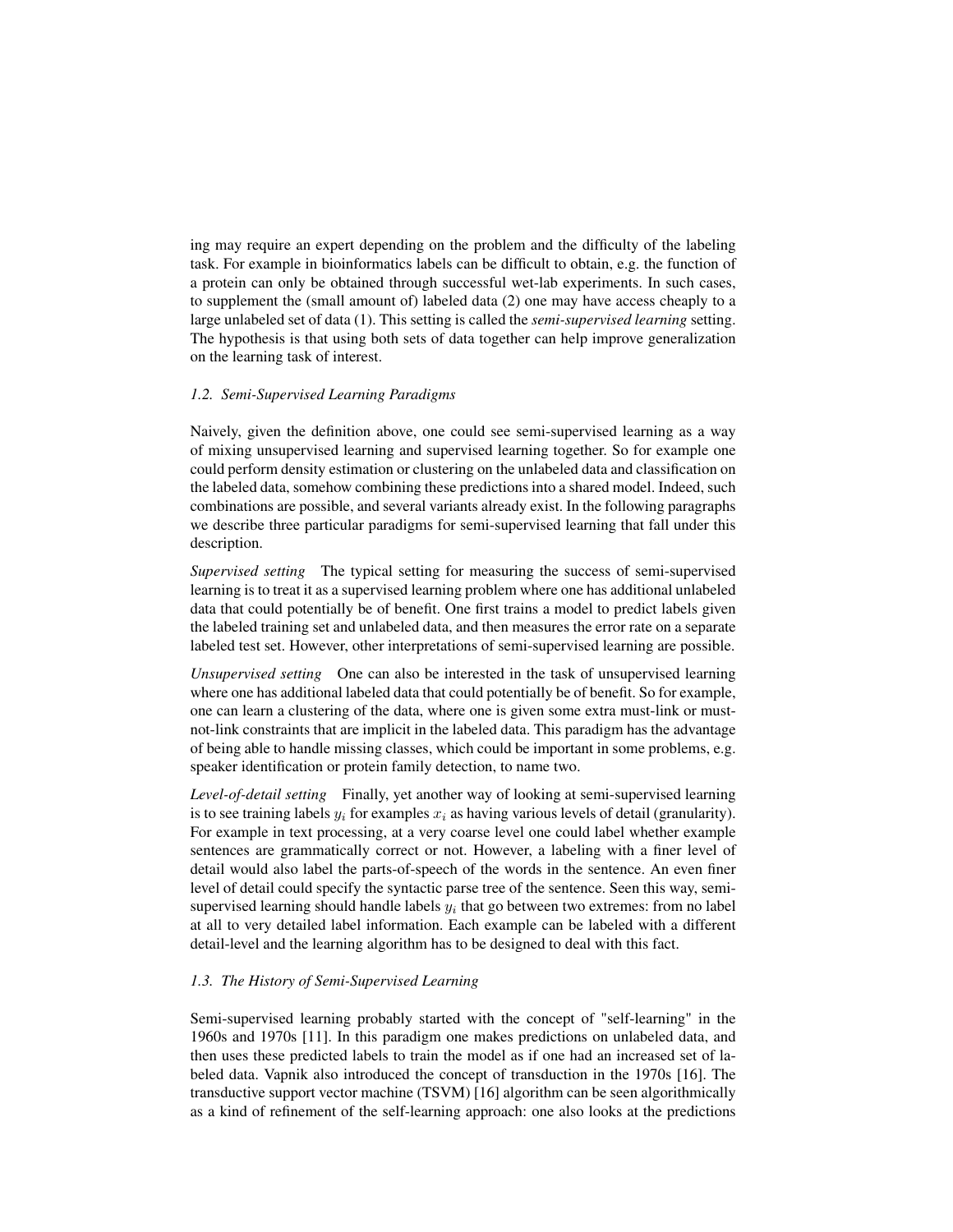of ones model on an unlabeled set of data, but this time one tries to choose the labeling which gives the most confident classification of those data, assuming the classifier outputs a measure of confidence, in this case using the notion of margin. Generative model approaches using the EM algorithm were also developed in the 1970s [8]. In [1] the cotraining algorithm was introduced that is a clever use of unlabeled data that has multiple "views" or redundant sets of features to perform a kind of self-learning with a high degree of confidence. In the 1990s and 2000s several semi-supervised methods have been introduced that fit more into a regularization-based view – the use of unlabeled data is loosely seen as a regularization term in the objective function of a supervised learning algorithm. Amongst these are three notable algorithm types: TSVM-like algorithms, propagation of labels in a graph-based approach [20] and change of representation methods [3]. We will discuss these methods further in Section 2.

One issue with many of these algorithms is that they do not scale that well. In this article we will describe some of the recent advances in methods for making these algorithms more efficient. Those methods are discussed in Section 3.

## *1.4. Why Semi-Supervised Learning?*

Supervised data is expensive both in monetary cost and labeling time. Labeling sentences with parse trees or finding protein function or 3D structure, to give two examples of labeled data, require human expertise.

Unlabeled data, on the other hand, is cheap to collect in many domains: audio-based problems, vision problems, and text processing problems, to name a few. In fact, most sensory-based problems that humans are good at have an abundant supply of unlabeled data. However, there are also other kinds of data, not natural to a human's perception, which are also relatively easy to collect compared to labeled examples of that same data. So, returning to our bioinformatics example, knowing the function (label) of a protein is costly, but obtaining its unlabeled primary structure (sequence of amino acids) is cheap.

In our view, true AI that mimics humans would be able to learn from a relatively weak training signal. For example, in the field of natural language processing, linguists label sentences with parse trees, but humans learn from data which usually has significantly less detailed labels. This argument perhaps strengthens the importance of *semisupervised learning* as a topic of study in the field of machine learning.

#### *1.5. Why Large-Scale Semi-Supervised Learning?*

Many of the semi-supervised algorithms developed so far do not scale as well as one would like. For example, standard TSVM algorithms scale like  $(U+L)^3$  where  $U+L$  is the total number of examples [4], or worse. Because of this many experiments published are on relatively small, simple datasets comprising of around 50 training examples and a few thousand unlabeled examples [4,5,14].

Unfortunately, it appears that the impact of one extra unlabeled example in terms of improvement in generalization is smaller than the impact of one extra labeled example. Hence, if one has a realistic number of labeled examples, say a few thousand, then for unlabeled data to make a significant impact, you are likely to need hundreds of thousands of examples.

Hence, one clearly needs semi-supervised learning algorithms that scale well.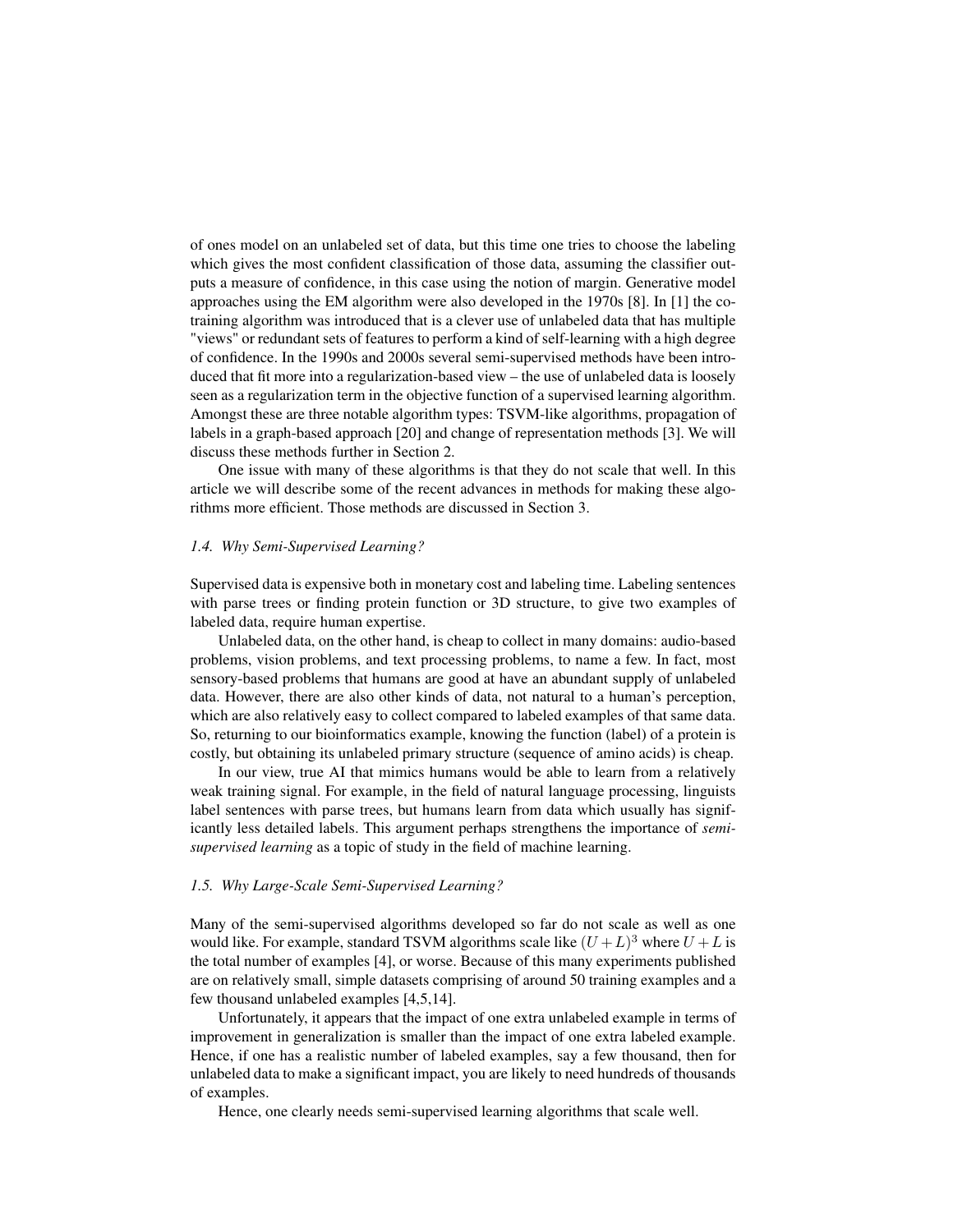### *1.6. How Does Unlabeled Data Help in a Supervised Task?*

Unlabeled data somehow gives knowledge about the density  $p(x)$  but tells you nothing about the conditional density one is interested in  $p(y|x)$  unless some assumptions are made in a training algorithm that hold true for a particular dataset.<sup>1</sup>

There are several possible assumptions that one can make about the data, each leading to different algorithms.

*The cluster assumption* One can assume that examples in the same cluster have the same class label. This implies that one should perform *low density separation* [4]; that is, the decision rule one constructs should lie in a region of low density. Many algorithms, such as TSVM [16], either explicitly or implicitly employ this assumption.

*The manifold assumption* One can also assume that examples in the same manifold have the same class. This is somewhat similar to the cluster assumption, but motivates different algorithms [20].

*Zipf 's law effect* One obvious way unlabeled data can help in language problems is that one gets to see words that one has never seen before because a finite training set cannot cover the language. Zipf's law states that in a corpus of natural language utterances, the frequency of any word is roughly inversely proportional to its rank in the frequency table. In language problems, we are effectively always seeing new features (i.e. new words) every time we look at new examples. Our conjecture is that effective use of this knowledge in algorithms should surely improve performance over supervised learning alone.

*Non-i.i.d. data* Many machine algorithms and toy datasets assume that data are identically and independently distributed (i.i.d.) but in real life data this may not be true. We conjecture that if you see a test set that is drawn from a (slightly) different distribution to the training set then semi-supervised learning might help compared to purely supervised learning which is unaware of the distribution of the test set. For example, one might train a parser on the Wall Street Journal, but then apply it to the novel Moby Dick.

#### 2. Semi-Supervised Learning Algorithms

In this section we will review some of the state-of-the-art methods for semi-supervised learning. While we cannot describe all available methods, we instead focus on three classes of method: (i) graph-based approaches, (ii) change of representation approaches and (iii) margin-based regularization based approaches.

All of these methods (either explicitly or implicitly) are special cases of a regularization approach to semi-supervised learning. In supervised learning a regularization approach leads one to optimize the empirical risk (training error) plus an additional term that limits the complexity of the decision rule:

$$
\min_{\alpha} \sum_{i=1}^{L} \ell(f(x_i, \alpha), y_i) + \gamma \Omega(\alpha) \tag{7}
$$

<sup>&</sup>lt;sup>1</sup>Note that in supervised learning, a similar issue applies: most algorithms assume  $p(y|x)$  and  $p(y|x')$  are similar when  $x$  is close to  $x'$ .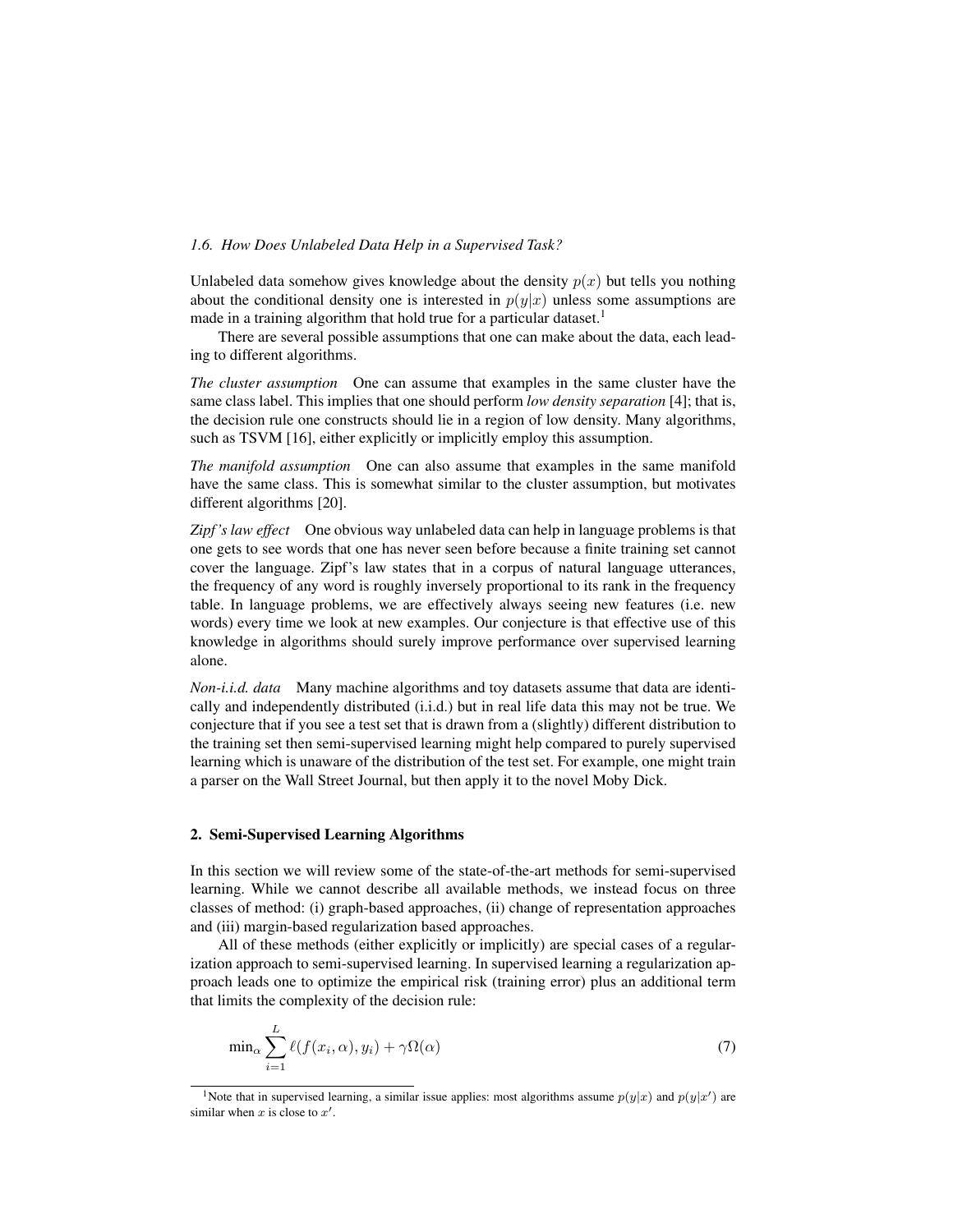where  $\ell(\cdot)$  is a loss function encoding the penalty for incorrectly labeling a training example, and  $\alpha$  encodes the parameters of the decision function.

In semi-supervised learning one approach is to do exactly the same as in supervised learning, but add one additional term that encodes the assumption one has made about the data w.r.t. using unlabeled examples, e.g. one may wish to encode the cluster assumption. This leads one to minimize:

$$
\min_{\alpha} \sum_{i=1}^{L} \ell(f(x_i, \alpha), y_i) + \gamma \Omega(\alpha) + \lambda \Lambda(x^*, \alpha). \tag{8}
$$

The regularizer  $\Lambda(x^*, \alpha)$  is often point-wise, i.e.:

$$
\Lambda(x^*, \alpha) = \sum_{i=1}^U \ell^*(f(x_i^*), \alpha) \tag{9}
$$

where  $\ell^*(\cdot)$  is a function that encodes the assumption of choice.

We now discuss some specific semi-supervised learning algorithms.

## *2.1. Graph-Based Approaches*

Several semi-supervised algorithms work by constructing a graph on the unlabeled data, and then regularize using this graph in some way.

The authors of [20] (see also [12,19]) studied the so-called label-propagation type algorithm. In this algorithm one first defines F as a  $(U + L)$  x 2 matrix for two-class classification problems, where

$$
f(\bar{x}_i) = \operatorname{argmax}_j F_{ij} \tag{10}
$$

is the class prediction for a point  $\bar{x}_i$ , and  $\bar{x}$  is the set of both labeled and unlabeled examples (ordered so that the labeled examples are first). A  $(U+L)$  x 2 label matrix Y is also defined, where  $Y_{ij} = 1$  if example  $\bar{x}_i$  is classified into class j and  $Y_{ij} = 0$  otherwise (so  $Y_{ij} = 0$  for unlabeled examples  $i > L$ ).

One then solves the following quadratic program:

$$
\min_{F} \sum_{i=1}^{L+U} ||F_i - Y_i||^2 + \lambda \sum_{i,j=1}^{L+U} W_{ij} ||F_i - F_j||^2
$$
\n(11)

where  $W_{ij}$  are weighted edges on the graph that one constructs a priori on the given data. For example, one can define  $W_{ij} = 1$  if example i is one of example j's k-nearest neighbors, although many other schemes are possible. The matrix  $W$  is usually normalized so that the sum of outgoing links from any node in the graph sum to 1.

Intuitively, the first term minimizes the training error, whilst the second term regularizes using the unlabeled data. If two unlabeled examples are close in input space, then this algorithm tries to give them the same label. Because one is enforcing this constraint on all unlabeled and labeled points at the same time, there is a "label-propagation" effect where neighbors-of-neighbors will also try to have the same label as well. This can be clearly seen when writing down the algorithm as an iterative algorithm [19]:

1. Iterate  $F(t + 1) = \alpha WF(t) + (1 - \alpha)Y$  until convergence.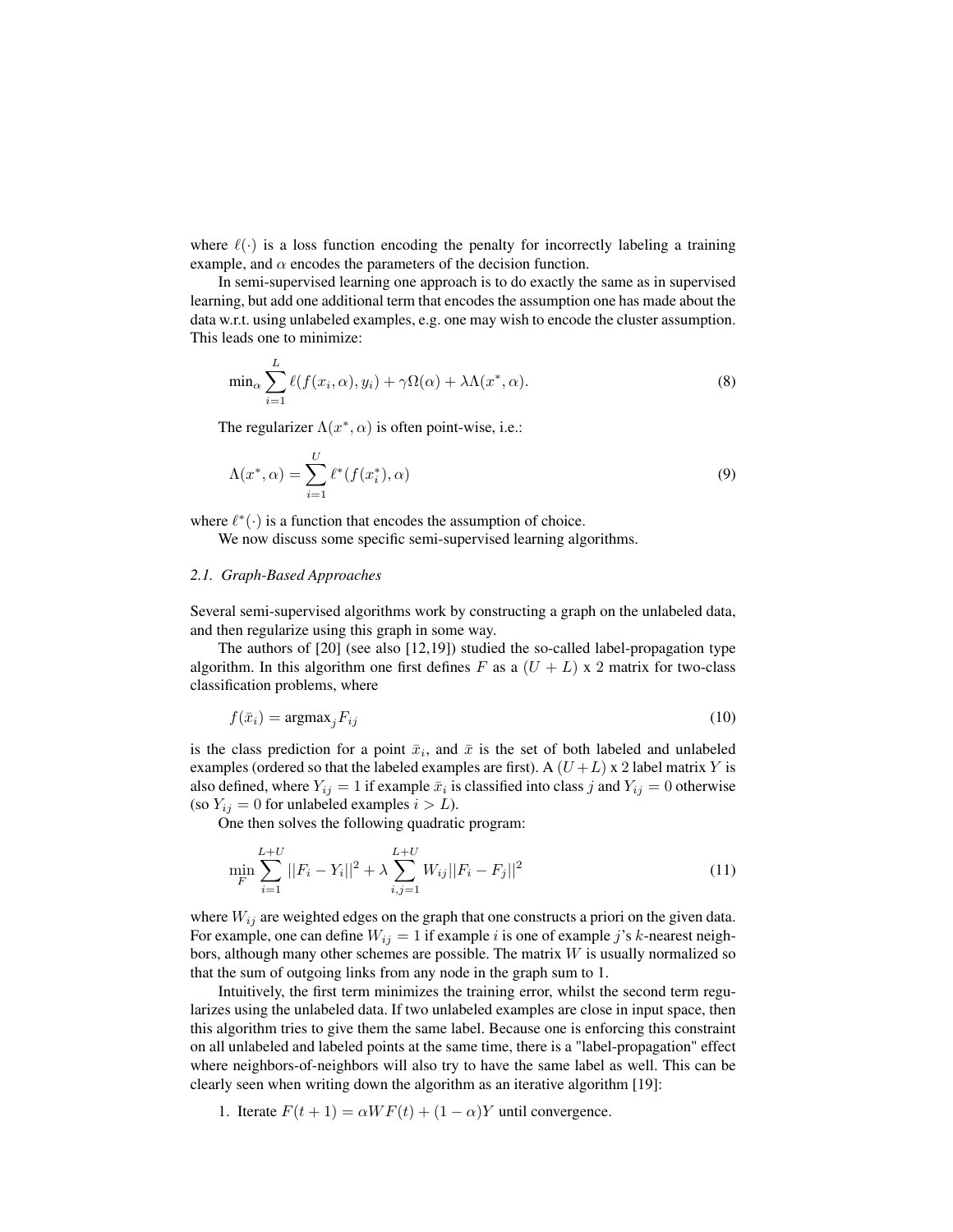## 2. Label each point  $\bar{x}_i$  as  $\arg \max_j F_{ij}(t)$ .

That is, on each iteration, the label of an example is influenced by the weighted combination of all the labels of its neighbors. One can also write the solution in closed form:

$$
F = (I - \alpha W)^{-1} Y.
$$
\n
$$
(12)
$$

This algorithm is essentially a generalized version of  $k$ -nearest neighbor with extra semisupervised regularization. This can be seen because the first iteration predicts the label of an unlabeled example using the example's neighbors. Subsequent iterations provide regularization. One issue then is that although the regularization term seems reasonable,  $k$ -nn is not necessarily the best base classifier one could choose. A further issue is that, if one solves the problem as a quadratic program or as a matrix inversion problem, the complexity is  $(L + U)^3$ . However, one could *approximate* the solution by only running a few iterations of the iterative version of the algorithm.

*LapSVM* A more recent use of this same regularizer is the Laplacian SVM [14]. In that work they add the same regularizer to the SVM [16] objective function:

$$
\min_{w,b} \sum_{i=1}^{L} \ell(g(x_i), y_i) + \gamma ||w||^2 + \lambda \sum_{i,j=1}^{U} W_{ij} ||g(x_i^*) - g(x_j^*)||^2
$$
\n(13)

where  $g(x) = w \cdot x + b$ . Here, as in a standard SVM, one is solving a two-class classification problem  $y_i \in \pm 1$  and the final predictions are given by  $f(x) = \text{sign}(g(x))$ . This algorithm gives excellent results, but still suffers from having to compute a matrix inversion in the specific optimization technique the authors propose.

#### *2.2. Change of Representation-Based Approaches*

Another approach to semi-supervised learning is to simplify the regularization of the optimization: instead of optimizing both the supervised learning part of the optimization with an additional regularizer *at the same time* one could decompose into a two-part strategy:

- Build a new representation of the data using unsupervised learning on the unlabeled data.
- Perform standard supervised learning using the labeled data and the new representation.

The aim here is to map the data  $x_i \mapsto \phi(x_i)$  such that the distances in the new representation encode manifold or cluster assumptions about the data. One can then use a standard classifier such as SVM on this data.

One study of this technique is given in [3]. In that work, several representations are defined for SVM that try to encode the cluster assumption. One desires the relative distance in the new representation is relatively smaller between two points that are in the same cluster. SVM training does not necessarily require the actual feature vectors of training examples in order to learn, but only the inner products:

$$
K(x_i, x_j) = \phi(x_i) \cdot \phi(x_j). \tag{14}
$$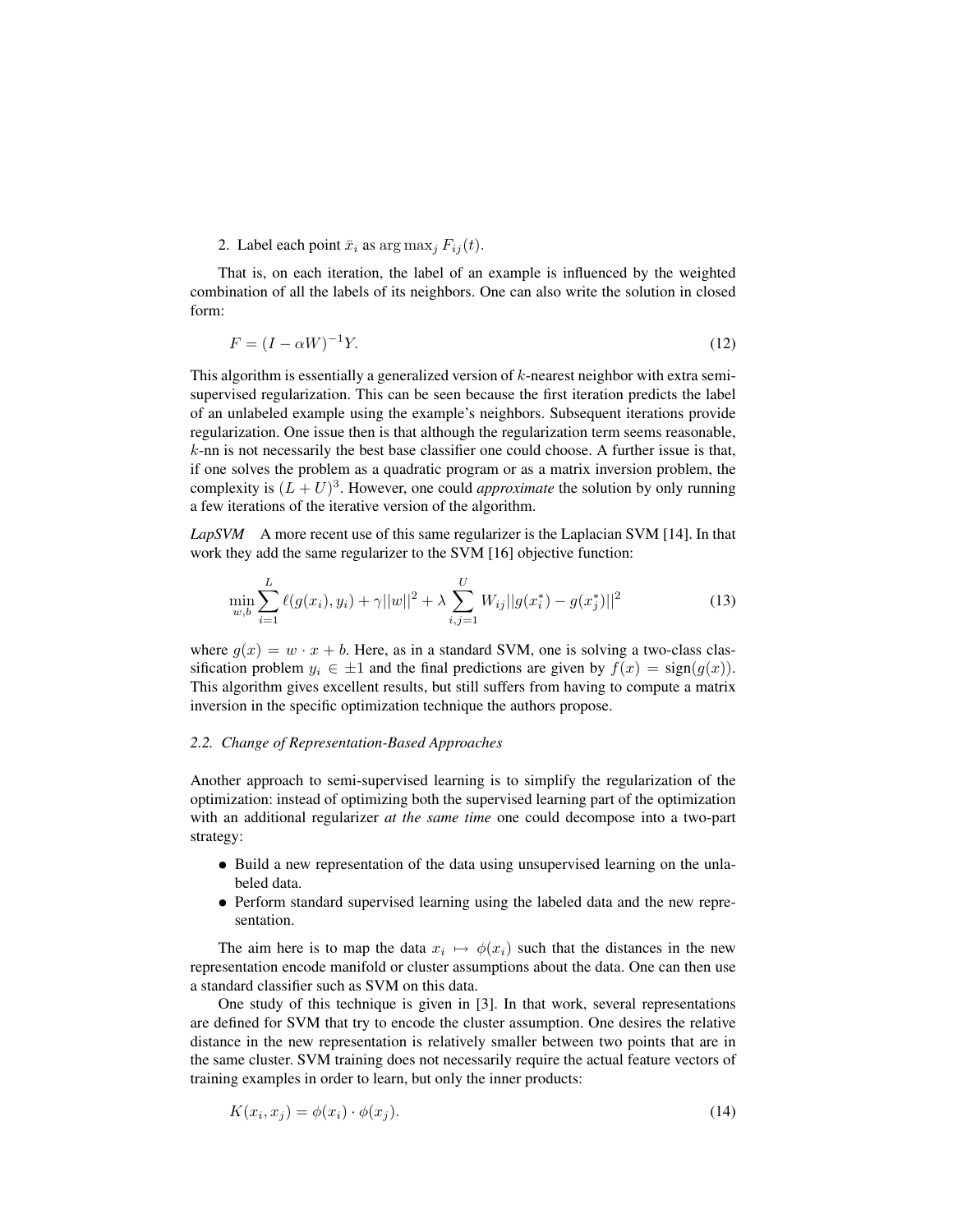These inner products are referred to as kernels. The re-representations proposed by the authors of [3] are referred to as cluster kernels.

Two proposed cluster kernels are:

- 1. The random walk kernel. One defines  $W_{ij} = \exp(-||x_i x_j||^2 / 2\sigma^2)$  so that the probability of "walking" along the graph between points  $i$  and  $j$  is defined as  $P(x_i \rightarrow x_j) = \frac{W_{ij}}{\sum_{n} W_{ij}}$  $\frac{w_{ij}}{w_{ip}}$ . One can then compute t steps of a random walk using  $P \leftarrow P^t$  (see also [15]). The idea here is to define a kernel<sup>2</sup> based on  $P^t$ . This representation has a similar motivation to the label propagation algorithm we have seen before: if it is easy to "walk" between two examples, i.e. they are neighbors, or neighbors-of-neighbors, then they are likely to have a similar label.
- 2. The spectral clustering kernel. One performs spectral clustering [10] on the labeled and unlabeled data, and then builds a representation via the first  $k$  eigenvectors for training the SVM.

Both of these kernels have a complexity of  $O((U + L)^3)$  to compute.

## *2.3. Margin-Based Approaches*

Another way of encoding a cluster assumption type regularizer is via the margin (distance) of the examples from the decision rule of a classifier of the form

$$
g(x) = w \cdot x + b. \tag{15}
$$

The transductive SVM (TSVM) is an example of this approach. The idea is that the decision rule should lie in a region of low density (the cluster assumption) so an unlabeled example x tends not to have the value  $g(x) = 0$ . This is encoded with the following optimization problem:

$$
\min_{w,b} \sum_{i=1}^{L} \ell(g(x_i), y_i) + \gamma ||w||^2 + \lambda \sum_{i=1}^{U} \ell^*(g(x_i^*)).
$$
\n(16)

The loss functions  $\ell(\cdot)$  and  $\ell^*(\cdot)$  are typically chosen to be the hinge loss function

$$
\ell(g(x), y) = \max(0, 1 - yg(x))\tag{17}
$$

and the symmetric hinge loss function

$$
\ell^*(|g(x)|) = \max(0, 1 - |g(x)|) \tag{18}
$$

respectively. The idea is that labeled examples are "pushed" away from the hyperplane so that they are correctly classified and achieve a margin of 1. Unlabeled examples are also "pushed" away from the hyperplane in the same way. To make this work, typically a balancing constraint is added so that all the unlabeled examples do not get "pushed" to the same side:

<sup>&</sup>lt;sup>2</sup>Technically, one has to symmetrize this matrix to make it a valid kernel as described in [3].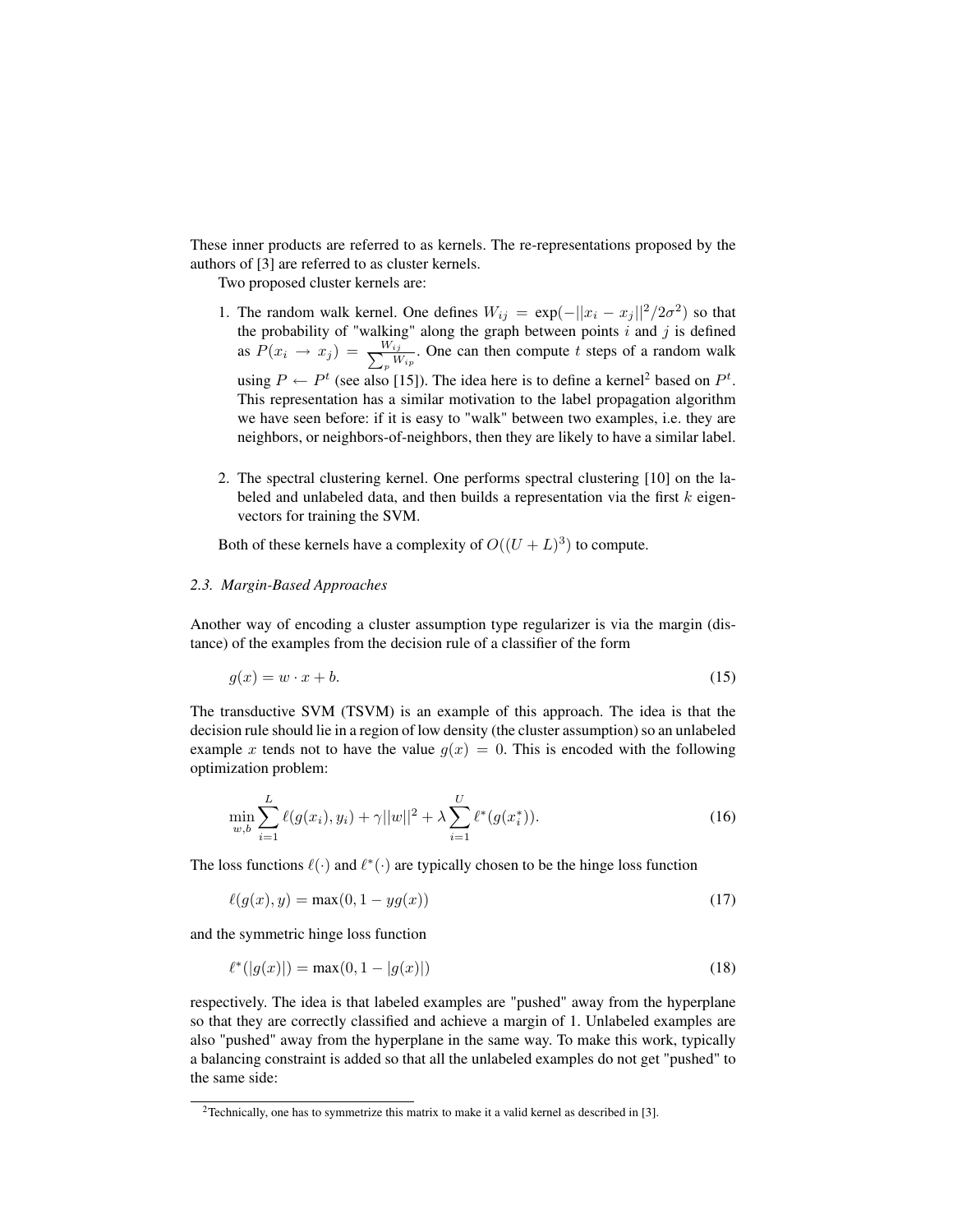| Algorithm              | USPS             | Mac-Win           |
|------------------------|------------------|-------------------|
| $k$ -NN                | $9.3\% + 0.32$   | $29.1\% \pm 0.68$ |
| <b>SVM</b>             | $7.4\% + 0.31$   | $28.1\% \pm 1.39$ |
| Label propagation      | $1.79\% + 0.07$  | $30.2\% + 1.35$   |
| $SVM + cluster kernel$ | $5.9\% \pm 0.24$ | $11.0\% \pm 0.45$ |
| <b>TSVM</b>            | $5.62\% \pm 0.2$ | $11.1\% \pm 0.48$ |

Table 1. A comparison of supervised and semi-supervised algorithms on two small datasets.

$$
\frac{1}{U} \sum_{i=1}^{U} g(x_i^*) = \frac{1}{L} \sum_{i=1}^{L} y_i.
$$
\n(19)

Unfortunately this optimization problem is non-convex because of the absolute value in the  $\ell^*(\cdot)$  function. The implementation in the SVMLight software [9] works by solving successive SVM optimization problems – it improves the objective function with a heuristic method: it iteratively switches the labels of two unlabeled points  $x_i$  and  $x_j$  to improve the objective function. It is rather slow with anything more than a few thousand examples. Another implementation called  $\nabla$ TSVM [4] proposed to optimize this function directly by gradient descent, with a complexity of  $(L+U)^3$ .

#### *2.4. Experimental Comparison*

An experimental comparison on some small datasets is given in Table 1. Two supervised algorithms  $(k-NN)$  and SVM) are compared to one algorithm from each of the three semisupervised approaches described above: label propagation, SVM + spectral clustering kernel and TSVM. USPS is an optical digit recognition dataset, we used 32 labeled examples and 4000 unlabeled examples in 256 dimensions. Mac-Win is a text classification dataset (with a bag-of-words representation) with 16 labeled examples and 2000 unlabeled examples in 7511 dimensions. The results are average over 30 splits of the data. For USPS, semi-supervised learning improves the error rate. For Mac-Win the problem may be too high dimensional for label propagation to work well, however it does perform well on USPS.

#### 3. Large-Scale Semi-Supervised Learning Algorithms

Having reviewed several of the semi-supervised algorithms developed in the literature, we will now describe several recent advances in speeding up these algorithms.

#### *3.1. Graph-Based Approaches*

As already mentioned, if one performs *early stopping* of the iterative algorithm for label propagation, instead of a direct optimization of the given objective function, one can speed this algorithm up. Such an approximation might give a loss of accuracy in the final predictions.

However, several other speed-ups are possible. Firstly, the algorithm is much faster if the matrix  $W$  is very sparse. Secondly it was proposed in [6] to approximate the so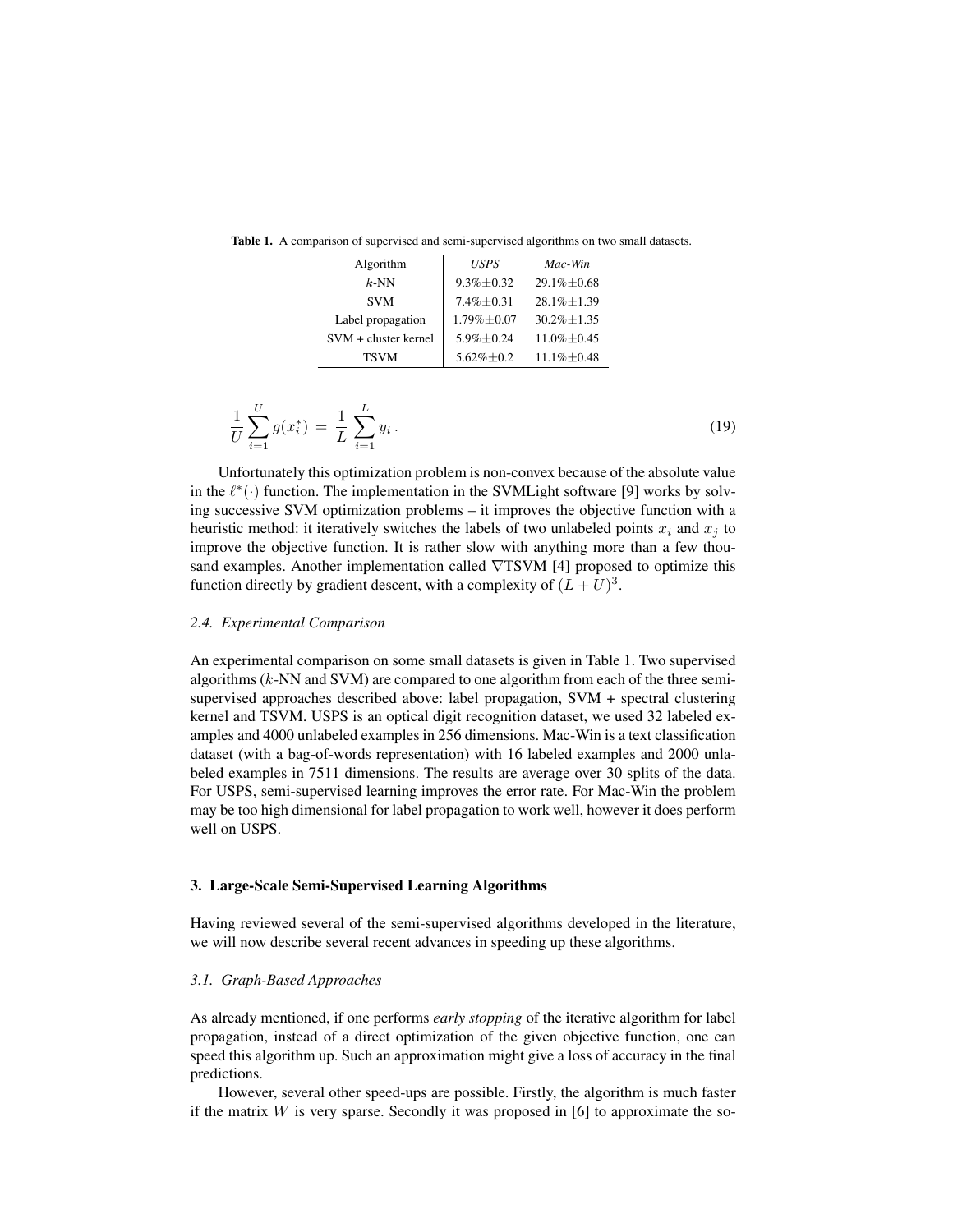lution in a different way. The idea is that some unlabeled examples can be expressed as a linear combination of other examples, thus reducing the number of variables one has to optimize. This reduces the complexity of the algorithm from  $O(k(U+L)^2)$ , where each point has k neighbors, to  $O(m^2(U+L))$  where  $m \ll (U+L)$ .

#### *3.2. Change of Representation Approaches*

For change of representation methods, the problem has been split into two tasks: an unsupervised learning algorithm and a supervised learning algorithm. Clearly then in order to perform large-scale semi-supervised learning, one should choose algorithms from both of these two areas that also scale well.

Therefore, one should first choose the fatest clustering algorithm one can. For example,  $k$ -means [7] is generally faster than spectral clustering, the algorithm we used before. It has a complexity of  $O(rkUd)$ , with a problem of dimensionality d running for r iterations. Empirically, running time grows sublinearly with  $k$ , n and  $d$ .

Thus, the following  $k$ -means cluster kernel was proposed in [17]:

1. Run k-means N times.

2. 
$$
K_{bag}(x_i, x_j) = \frac{\text{number of times } x_i \& x_j \text{ in same cluster}}{\text{number of runs}}
$$

3. Take the product between the original and bagged kernel:

$$
K(x, x') = K_{orig}(x, x') \cdot K_{bag}(x, x')
$$
\n(20)

The idea is that the original kernel  $K_{orig}$  is rescaled by the "probability" that two points are in the same cluster as approximated by  $K_{bag}$ . This method was empirically evaluated in the context of protein superfamily classification, where one has to predict whether a protein belongs to a target superfamily or not. Experimental results are shown in Table 2, averaged over 54 target families. This method is compared on a small dataset with  $L = 3000$  and  $U = 3000$  so that other methods are feasible to compute, and then its error rate is computed with a much larger set of  $U = 30000$  unlabeled examples. This method seems to have a good performance compared to other approaches, while having far better scaling properties.

#### *3.3. Margin-Based Regularization Approaches*

A well-founded technique for optimizing TSVM that also has improved scaling properties was recently developed in [5]. The idea is to make use of the concave-convex procedure (CCCP) [18], a technique of non-convex optimization. In CCCP, one rewrites the cost function of interest  $J(\theta)$  as the sum of a convex part  $J_{vex}(\theta)$  and a concave part  $J_{cav}(\theta)$ . One then iteratively solves

$$
\theta^{t+1} = \operatorname{argmin}_{\theta} \left\{ J_{vex}(\theta) + J_{cav}'(\theta^t) \cdot \theta \right\}.
$$
\n(21)

Each iteration of the CCCP procedure approximates the concave part by its tangent and minimizes the resulting convex function.  $J(\theta^t)$  is guaranteed to decrease at each iteration, and the whole procedure is guaranteed to converge to a local minima.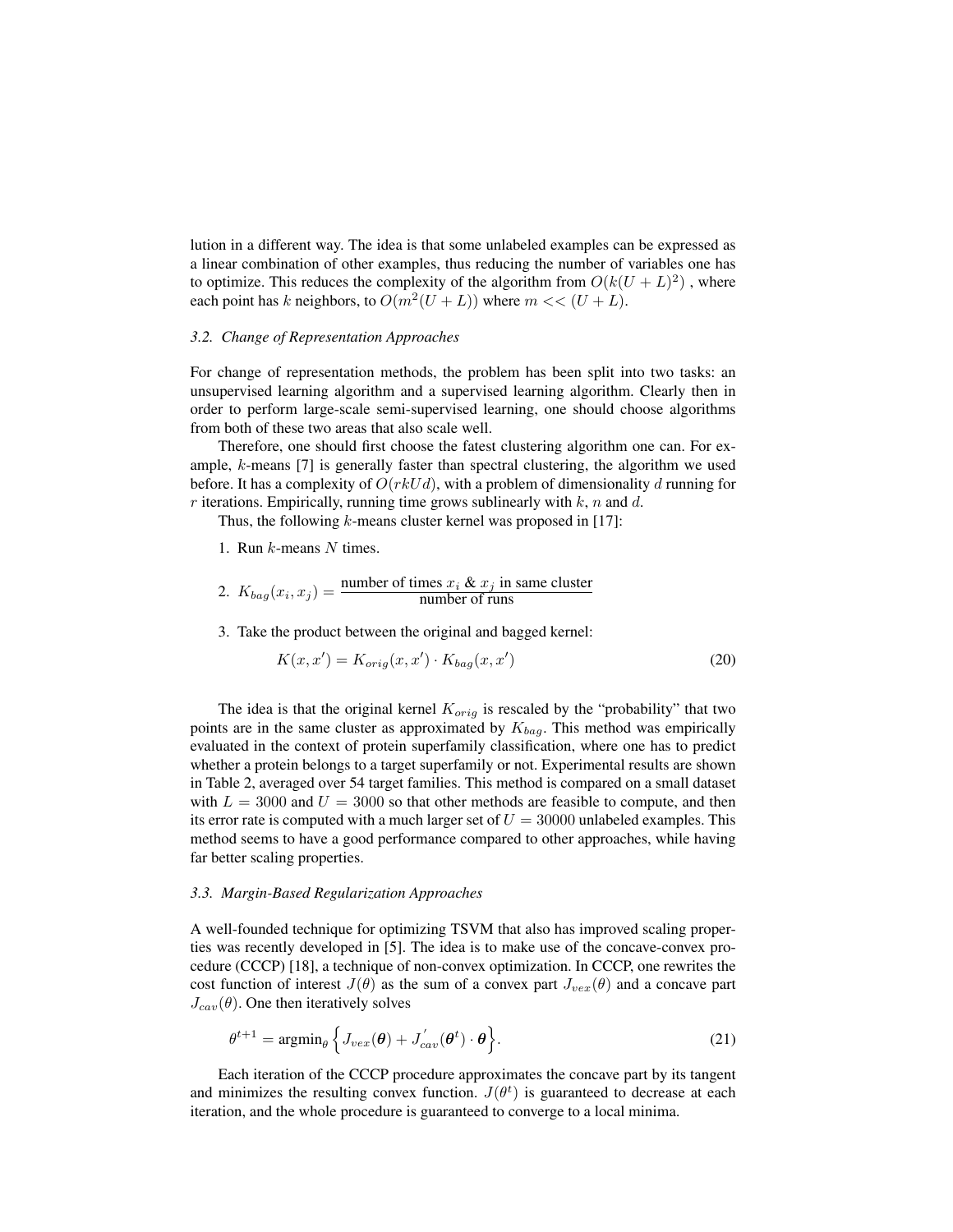| ROC <sub>50</sub> | <b>ROC</b> |
|-------------------|------------|
|                   |            |
| 0.416             | 0.875      |
| 0.581             | 0.861      |
| 0.691             | 0.915      |
| 0.719             | 0.943      |
| 0.671             | 0.935      |
| 0.637             | 0.874      |
|                   |            |
| 0.803             | 0.953      |
| 0.775             | 0.955      |
|                   |            |

Table 2. Comparison of semi-supervised methods on a protein prediction problem taken from [17]. Error rates are measured using the Receiver Operator Characteristic (ROC) and the ROC up to the first 50 false positives  $(ROC<sub>50</sub>)$ .

Table 3. A comparison of CCCP-TSVM with existing TSVM methods on a variety of small-scale datasets, taken from [5].

|            | dataset          | classes | dims               | points |       | labeled |
|------------|------------------|---------|--------------------|--------|-------|---------|
|            | g50c             | 2       | 50                 | 500    |       | 50      |
|            | Coil20           | 20      | 1024               | 1440   |       | 40      |
|            | <b>Text</b>      | 2       | 7511               | 1946   |       | 50      |
|            | Uspst            | 10      | 256                | 2007   |       | 50      |
|            |                  |         | Coil <sub>20</sub> | g50c   | Text  | Uspst   |
| <b>SVM</b> |                  |         | 24.64              | 8.32   | 18.86 | 23.18   |
|            | SVMLight-TSVM    |         | 26.26              | 6.87   | 7.44  | 26.46   |
|            | $\nabla$ TSVM    |         | 17.56              | 5.80   | 5.71  | 17.61   |
|            | <b>CCCP-TSVM</b> |         | 17.28              | 4.88   | 5.71  | 18.08   |

For the TSVM, such an approach is quite simple to implement and only requires solving a sequence of convex problems similar to the SVM algorithm. Hence it has quadratic empirical complexity in the number of examples, like SVMs have, and even on small problems of 2000 unlabeled examples is around 133 times faster than SVMLight, whilst having similar, or better, accuracy. An empirical comparison with existing approaches is shown in Tables 3, 4 and Figure 1. CCCP-TSVM sofware is available at http://www.kyb.tuebingen.mpg.de/bs/people/fabee/ universvm.html.

Finally, another type of speed-up for TSVM was given in [13]. The authors proposed a "multi-switch" version of the SVMLight-based approach. The idea is to swap the labels of many examples at once, rather than the pair of examples approach suggested by [9]. This method was developed for a very fast linear SVM software called SVMLin, available at http://people.cs.uchicago.edu/~vikass/svmlin.html.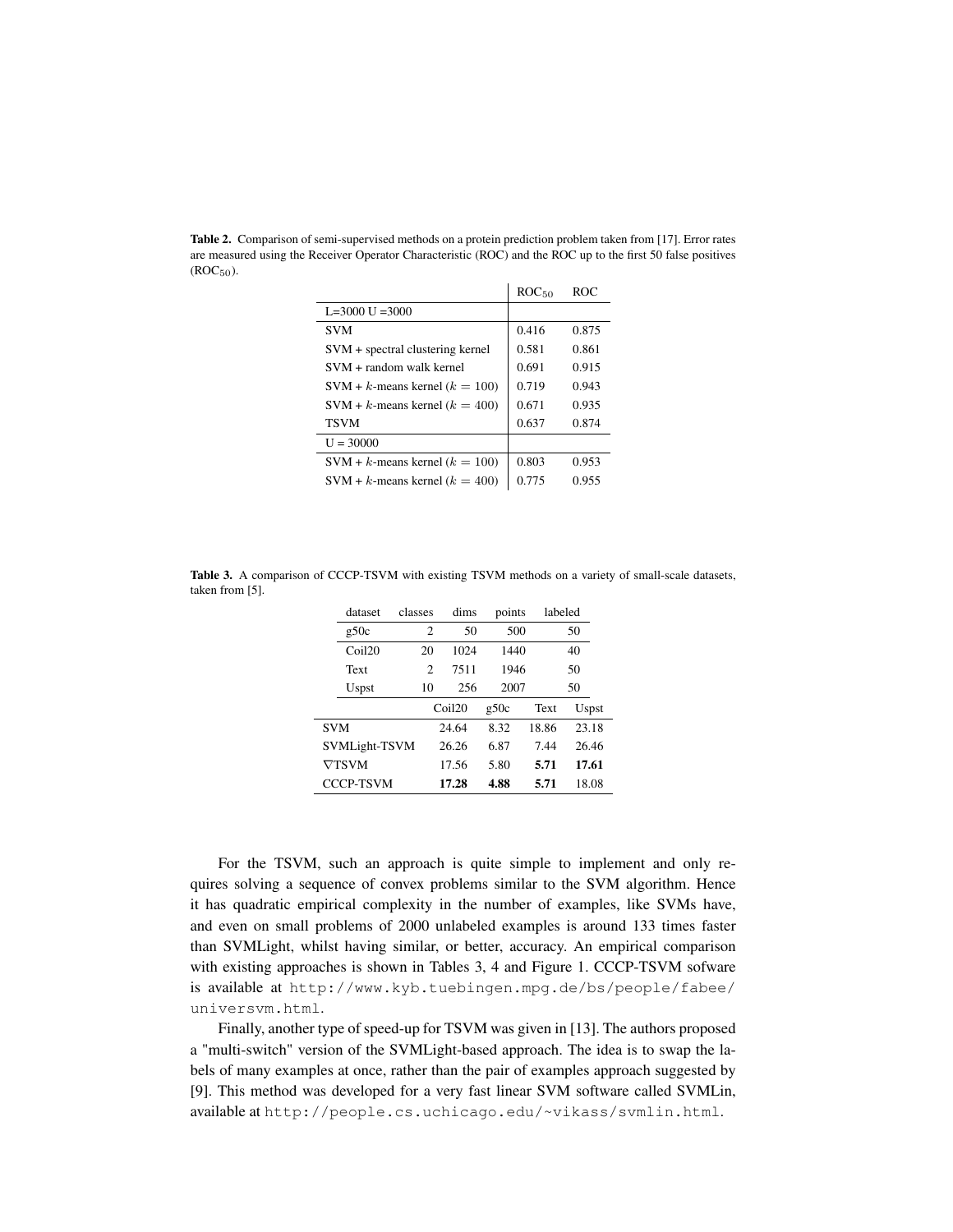

Figure 1. Training times for g50c (upper left), Text (upper right) and MNIST (lower) for different numbers of unlabeled examples, U. CCCP-TSVM are 133 times faster than SVMLight-TSVMs on the text dataset for  $U = 2000$ , and scale quadratically on larger datasets like MNIST.

Table 4. Large-scale results using CCCP-TSVMs [5] on the MNIST dataset, a 10-class digit recognition problem with  $L = 1000$  labeled examples, and varying amount of unlabeled examples U.

| Method      | L    | U     | <b>Test Error</b> |
|-------------|------|-------|-------------------|
| <b>SVM</b>  | 1000 | 0     | $7.77\%$          |
| <b>TSVM</b> | 1000 | 2000  | 7.13%             |
| <b>TSVM</b> | 1000 | 5000  | 6.28%             |
| <b>TSVM</b> | 1000 | 10000 | 5.65%             |
| <b>TSVM</b> | 1000 | 20000 | 5.43%             |
| <b>TSVM</b> | 1000 | 40000 | 5.31%             |

## 4. Conclusion

In this article we have reviewed some of the main types of discriminative semi-supervised learning algorithms for classification that are available, and discussed some of the latest advances in making those algorithms scalable.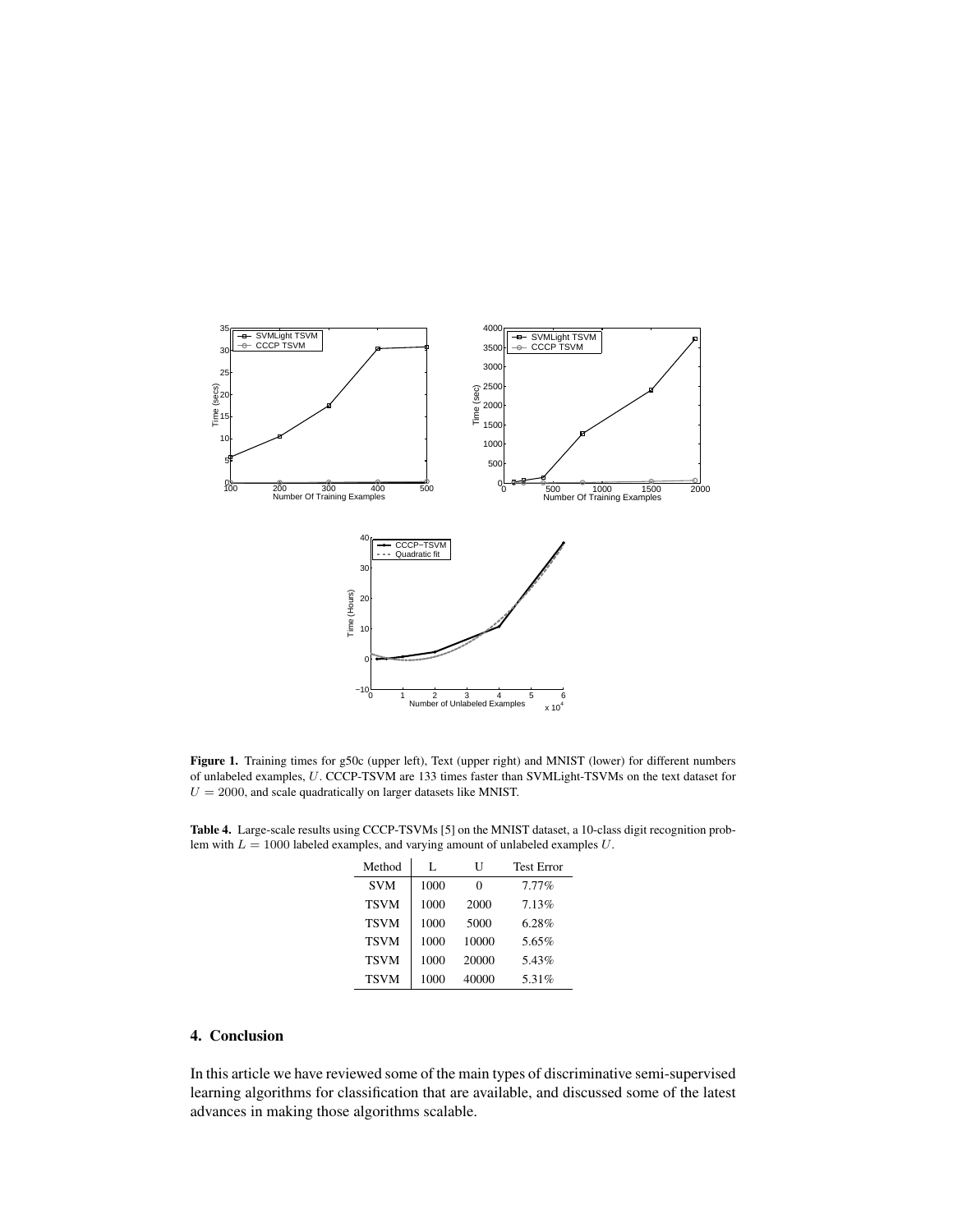Semi-supervised learning is useful when labels are expensive, when unlabeled data is cheap and when  $p(x)$  is useful for estimating  $p(y|x)$ , e.g. if either the manifold or cluster assumptions are true. We have reviewed several different algorithmic techniques for encoding such assumptions into learning, generally this is done by somehow "marrying" unsupervised learning into a supervised learning algorithm. Instances of this approach are graph-based approaches, change of representation based approaches and margin based approaches. All of these can somehow be seen as either explicitly or implicitly adding a regularizer that encourages that the chosen function reveals structure in the unlabeled data.

Large-scale learning is often realistic only in a semi-supervised setting because of the expense of labeling data. Moreover, the utility of an unlabeled example is less than a labeled one, thus requiring a relatively large collection of unlabeled data for its use to be effective. However, to make current algorithms truly large-scale, probably only linear complexity with respect to the number of examples will suffice. At least in the non-linear case, current approaches still fall short, leaving the field still open for further research.

#### References

- [1] A. Blum and T. Mitchell. Combining labeled and unlabeled data with co-training. In *COLT: Proceedings of the Workshop on Computational Learning Theory, Morgan Kaufmann Publishers*, pages 92–100, 1998.
- [2] O. Chapelle, B. Schölkopf, and A. Zien. *Semi-Supervised Learning*. Adaptive computation and machine learning. MIT Press, Cambridge, Mass., USA, 09 2006.
- [3] O. Chapelle, J. Weston, and B. Schölkopf. Cluster kernels for semi-supervised learning. volume 15, pages 585–592, Cambridge, MA, USA, 2003. MIT Press.
- [4] O. Chapelle and A. Zien. Semi-supervised classification by low density separation. pages 57–64, 01 2005.
- [5] R. Collobert, F. Sinz, J. Weston, and L. Bottou. Large scale transductive svms. *Journal of Machine Learning Research*, 7:1687–1712, 08 2006.
- [6] O. Delalleau, Y. Bengio, and N. Le Roux. Large-scale algorithms. In O. Chapelle, B. Schölkopf, and A. Zien, editors, *Semi-Supervised Learning*, pages 333–341. MIT Press, 2006.
- [7] R. O. Duda and P. E. Hart. *Pattern Classification and Scene Analysis*. Wiley & Sons, New York, 1973.
- [8] D. Hosmer Jr. A Comparison of Iterative Maximum Likelihood Estimates of the Parameters of a Mixture of Two Normal Distributions Under Three Different Types of Sample. *Biometrics*, 29(4):761–770, 1973.
- [9] T. Joachims. Transductive inference for text classification using support vector machines. In *International Conference on Machine Learning, ICML*, 1999.
- [10] A. Y. Ng, M. Jordan, and Y. Weiss. On spectral clustering: Analysis and an algorithm. In T. G. Dietterich, S. Becker, and Z. Ghahramani, editors, *Advances in Neural Information Processing Systems*, Cambridge, MA, 2002. MIT Press.
- [11] H. Scudder III. Probability of error of some adaptive pattern-recognition machines. *Information Theory, IEEE Transactions on*, 11(3):363–371, 1965.
- [12] J. Shrager, T. Hogg, and B. A. Huberman. Observation of phase transitions in spreading activation networks. *Science*, 236:1092–1094, 1987.
- [13] V. Sindhwani and S. S. Keerthi. Large scale semi-supervised linear SVMs. In *SIGIR '06: Proceedings of the 29th annual international ACM SIGIR conference on Research and development in information retrieval*, pages 477–484, New York, NY, USA, 2006. ACM Press.
- [14] V. Sindhwani, P. Niyogi, and M. Belkin. Beyond the point cloud: from transductive to semi-supervised learning. In *International Conference on Machine Learning, ICML*, 2005.
- [15] M. Szummer and T. Jaakkola. Partially labeled classification with Markov random walks. *Neural Information Processing Systems 14*, 2001.
- [16] V. N. Vapnik. *Statistical Learning Theory*. John Wiley and Sons, New York, 1998.
- [17] J. Weston, C. Leslie, D. Zhou, A. Elisseeff, and W. S. Noble. Semi-supervised protein classification using cluster kernels. volume 16, pages 595–602, Cambridge, MA, USA, 2004. MIT Press.